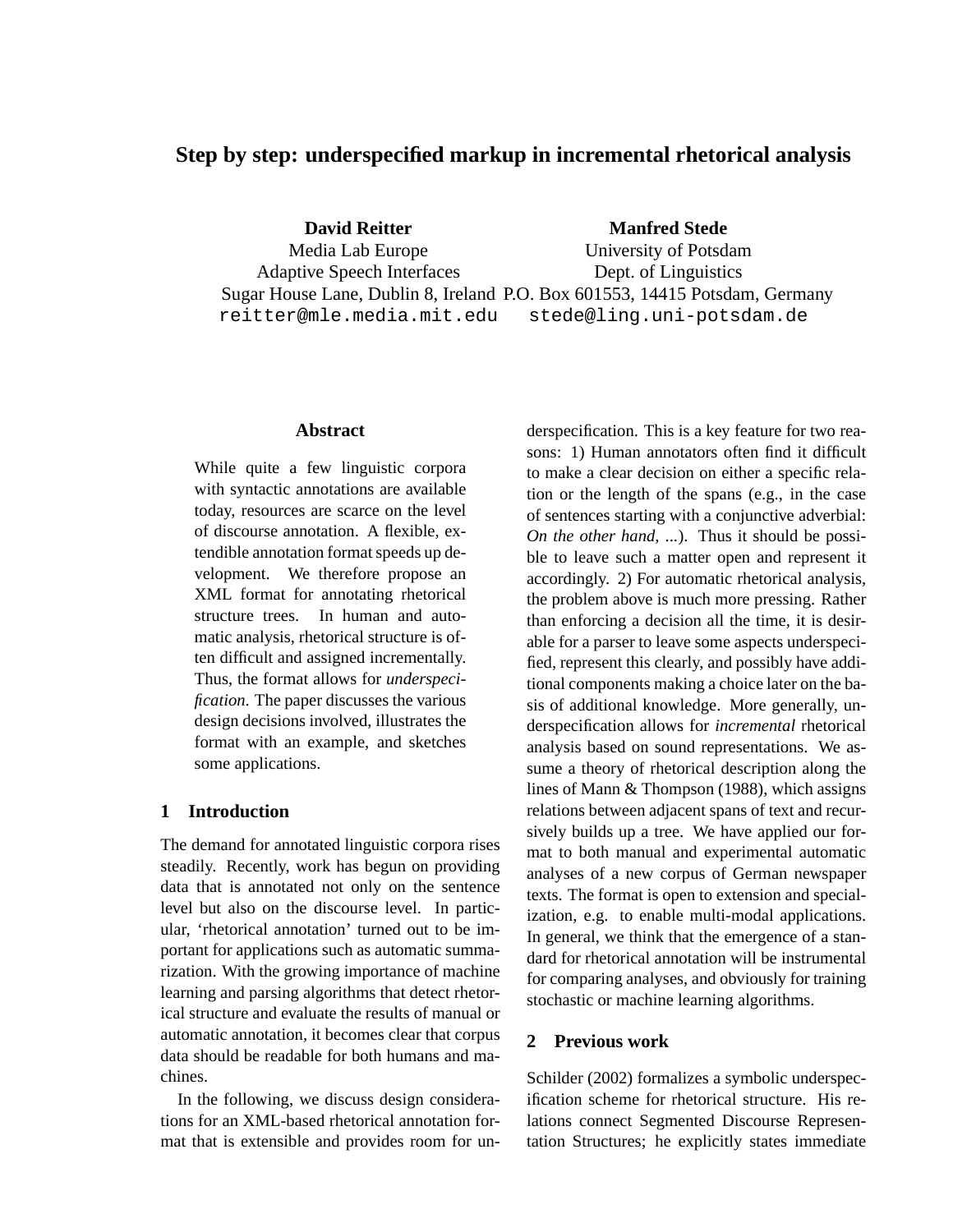dominance, dominance, precedence and equivalence of text spans explicit. Similar to our approach, a set of relations is given for the whole document, and for a specific pair of segments, the set of relations may be constrained during one of the analysis steps. His symbolic system is targeted at an analysis architecture based on cue phrases and a topicality measure that both constrain the rhetorical structure. In contrast, our architecture defines a serialized, XML based intermediate format that allows for the exchange of corpus data and for an *incremental* annotation of cues and rhetorical structure. Other representation efforts include Rehm (1998), who uses an SGML syntax to identify rhetorical cues. The annotation application RSTTool (O'Donnell 2000) writes annotation data from single documents in several SGML based formats that include no underspecification. Other than this format, our representation integrates various layers of annotation, as there seems to be a consensus that there is no single type of rhetorical signal to be considered before a decision about rhetorical relations can be made (Marcu 2000, Corston-Oliver 1998).

# **3 Accounts for rhetorical structure**

## **3.1 Basis: Rhetorical Structure Theory**

*Rhetorical Structure Theory* (Mann & Thompson 1988, RST) builds tree structures on top of rhetorical relationships that hold among the leaves of the tree and recursively among the other internal nodes as well. RST proposes a set of such relations, including e.g. ELABORATION $(A, B)$ , which is defined as a text span  $B$  giving additional information regarding the facts presented in span A, and CONTRAST, which is defined as the contents of two or more text spans being knowingly presented as incompatible. Depending on the relation, a text span may take the role of *nucleus* or *satellite* (1). 'Paratactic' relations hold among several nuclei; 'hypotactic' relations hold between one nucleus and one satellite (Fig. 1).

The relations in RST were chosen such that the resulting tree is a characterization of a text's overall coherence. Their definitions are not constrained to refer to properties from classical linguistic or computational processing levels. Semantic and world-knowledge based constraints interact with the presumed writer's or speaker's intentions. The idea of relations to hold between text spans has become widely adopted. The formation of tree structures from relations is also a common observation in texts. Regarding the relations, RST never claimed that this set be closed. Marcu (2000) provides a formalization of the framework of rhetorical structure.

#### **3.2 Is a single tree adequate?**

The tree-structured approach of RST suggests that there is – even though several analyses may be drawn from a text – only one structure that is faithful to the writer's intentions. It may however be questioned whether there is indeed such a "primary rhetorical intention" (Grosz & Sidner 1986). Furthermore, when it comes to automatic rhetorical analysis, a program will have difficulties deriving the one and only correct structure. Our own approach (to appear) tries to derive a single interpretation that *most likely* matches the writer's intention. However, due to the difficulty of the problem, the algorithm can also output several interpretations, along with their probabilistic scores.

#### **3.3 Binary trees**

The original layout of the underlying theory, described in Mann & Thompson (1988), forsees the existence of binary hypotactic relations that may share a common nucleus. Each nucleus and all its satellites form the instantiation of a *schema*. Subsequent applications of the theory, however, mainly made use of the idea of binary trees (Cristea & Webber 1997, Marcu 2000, and others). These contain a nucleus and exactly one satellite.

In Fig. 2, analysis (1) can be represented as shown in analysis (2). One reason lies in the fact that the nucleus contributes ("promotes") the essential meaning in comparison to its satellite. Consequently, if a relation holds between span A with several segments and span  $B$ , the same (or, a similar) relation holds between the nucleus of span  $A$  and span  $B$  (Marcu 2000, compositionality criterion). Empirical evidence we gained in the collection of our newspaper corpus supports this view: in the intuition of the annotators, in no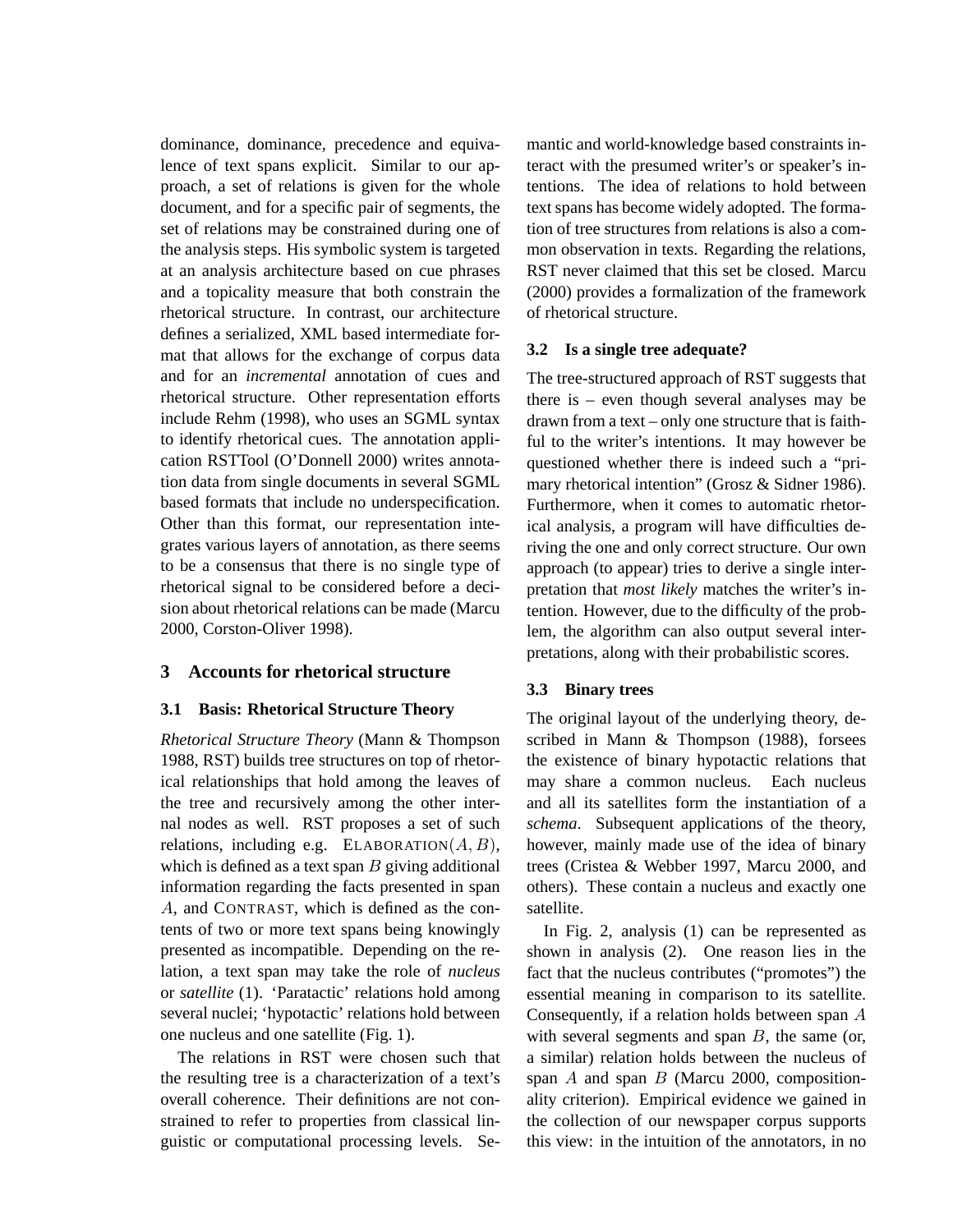

[Yesterday, the delegates chose their new representative. $]^{1A}$ [Even though Smith received only 24 votes, $l^{1B}$  [he accepted the election with a short speech. $]^{1C}$ [Then the assembly applauded for three minutes. $]^{1D}$  [Due to the upcoming caucus meeting, $l^{1E}$ [the subsequent discussion was very short.]<sup>1F</sup> [ Nonetheless the most pressing questions could be resolved. $]$ <sup>1G</sup> [The meeting was closed at  $7$ pm.] $^{1H}$ 

Figure 1: A text analysis within Rhetorical Structure Theory. It is one of the interpretations that can be derived from the underspecified URML representation in Fig. 3

case was the non-nucleus-sharing, tree-structured representation representationally weaker than the nucleus-sharing view. The choice between the two possibilities for a two-satellite-one-nucleus schema was usually made from referential clues. Also, in the RST Discourse Treebank (Carlson et al. 2001), we found that only in 9 out of 17962 relation schemas (in the partition labeled 'training') there were satellites relating to a common nucleus with a hypotactic relation.

As a consequence, we implement binary relations, but no RST schemas.

# **4 Rhetorical annotation in URML**

#### **4.1 Basics**

Our representation format URML (Underspecified rhetorical markup language) allows for a free definition of dependencies among text spans.<sup>1</sup> It clearly separates: 1) Symbolic system and, in the document, an inventory of relation instances. A document annotation contains a set of relations that can be found in the data. Similar to a parse forest in syntactic parsing (Billot & Lang 1989), it may state ambiguous relations. Some may even be incompatible according to the axioms that defined a well-formed rhetorical analysis. This is defined by the format; all relation instances may be represented using URML. 2) Axioms and, in the document, well-formed tree analyses of a text. It is up to the client software to define restrictions that hold for well-formed analyses. A well-formed analysis contains a subset of the relations defined in the relation set of the document. This wellformed analysis can also be represented and identified as such in URML.

We chose XML as underlying formalism in order to maximise re-usabilty. A "documenttype definition" grammar was defined to describe the format of documents, rhetorical and morphosyntactic annotations.<sup>2</sup>

In URML, all documents are contained in one file. This facilitates automatic handling, since the filesystem is not involved in retrieving parts of the corpus. To make use of the XML-based data, standard XML libraries are available for all common implementation formalisms.

Relation names (ELABORATION, CONCES-SION) are declared once for all documents (Fig. 3, <reltypes>). Individual documents consist of minimal discourse units  $(\langle \text{text}\rangle)$ , followed by relation nodes (<analysis>) explained below.

<sup>&</sup>lt;sup>1</sup>It can represent multiple relations that share a common nucleus. However, only one relation may constitute a satellite or a nucleus of a higher-level relation. If, in contrast to the aforementioned structural property, multiple relations are to be combined in a schema, we propose a paratactic relation of type="joint". An additional tag was not introduced in favor of simplicity.

<sup>2</sup>The complete document type defintion (DTD) for URML is available from our web site, http://www. ling.uni-potsdam.de/cl/rst/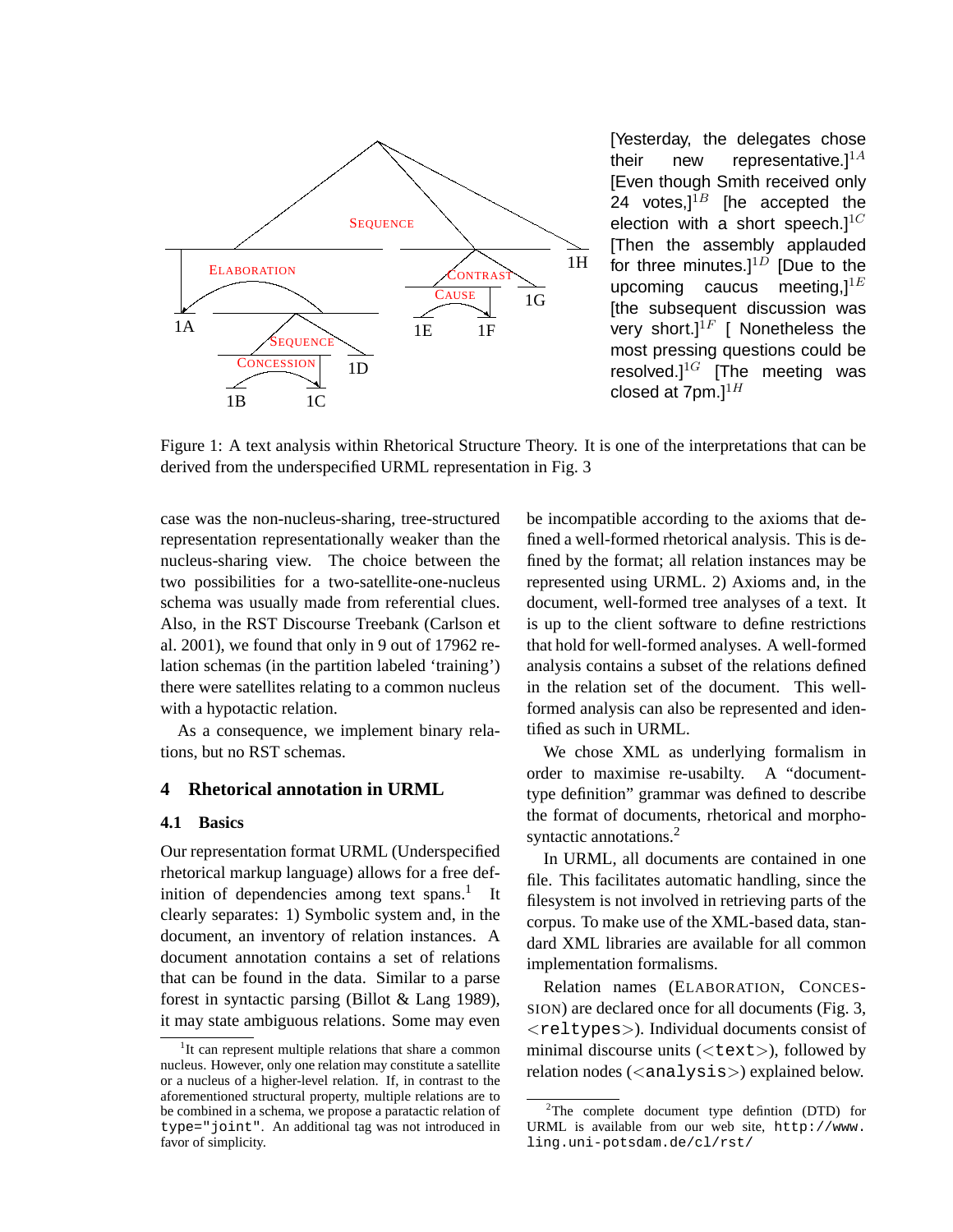

[Also, there can be no social boundaries to the seldom-publicized topic of a communitylevel obligation to social welfare. $]^{2A}$  [The moral responsibility is ignored.  $]^{2B}$  [The question is, whether the disadvantaged group of the homeless is put away even more in their new quarters in Kyritz.]<sup>2C</sup> [After all, their home is Wittstock.]<sup>2D</sup> (maz14071e)

Figure 2: Schemas vs. binary nodes. Text translated from original.

When analysis information is added to the raw data, we want to preserve the original information wherever possible (especially in the light of the incremental rhetorical parsing we are developing; see below). Thus, all information used in the analysis process is stored in the corpus persistently.

#### **4.2 Meta-data**

The possibility to trace partial analyses of documents is valuable, especially in large corpora. For example, when a manually annotated rhetorical relation is to be clarified later, there should be a way to identify the annotator. Similarly, documents may get corrupted due to bugs in an annotation tool. Obviously, a source identifier is needed. Within an  $\langle \text{info} \rangle$  tag, source information for documents and a reference to the annotator is given.

## **4.3 Representing tree structure in XML**

One crucial decision in syntax design was whether annotations should be coded as on-thespot markup within the text or as relation nodes with referential indices. The first is easy to read (analogous to the one used in a LISP-style format in Carlson et al. (2001)). For example:

```
<concession>
  <satellite>Admittedly, ...</satellite>
  <nucleus>
    <contrast>
      <nucleus>However, some ...</
         nucleus>
      <nucleus>others ...</nucleus>
    </contrast>
  </nucleus>
</concession>
```
This format demands a fully specified, unambiguous single tree structure and encodes the underlying relation set in the document grammar (DTD). In XML, this may be desirable when generic editors are used, because they restrict annotators to comply with the DTD, thus with theoretic claims. All processing modules, however, are also determined to follow the fixed syntax. Changes in theoretic assumptions, such as the introduction of discontinuous constituents or several rhetorical analysis layers, inevitably lead to a chain of modifications in the system, even if the changes concern only concern one analysis layer.

Therefore, in our format every node of a discourse tree represents one relation: either a hypotactic one (one nucleus, one satellite) or a paratactic one (several nuclei). Nodes are indexed and reference each other to express references to the according text spans. In the following example, the IDs 1, 2, 3 refer to minimal discourse units (cf. Fig. 3).

```
<hypRelation type="concession" id="10">
        <satellite id="1" />
        <nucleus id="11" />
</hypRelation>
<parRelation type="contrast" id="11">
        <nucleus id="2" />
        <nucleus id="3" />
</parRelation>
```
Each relation statement refers to its direct descendants in the tree via the identifier of the relation. We could, alternatively, refer to spans by their left and right borders in the sequence of minimal discourse units. This way, ambiguous anal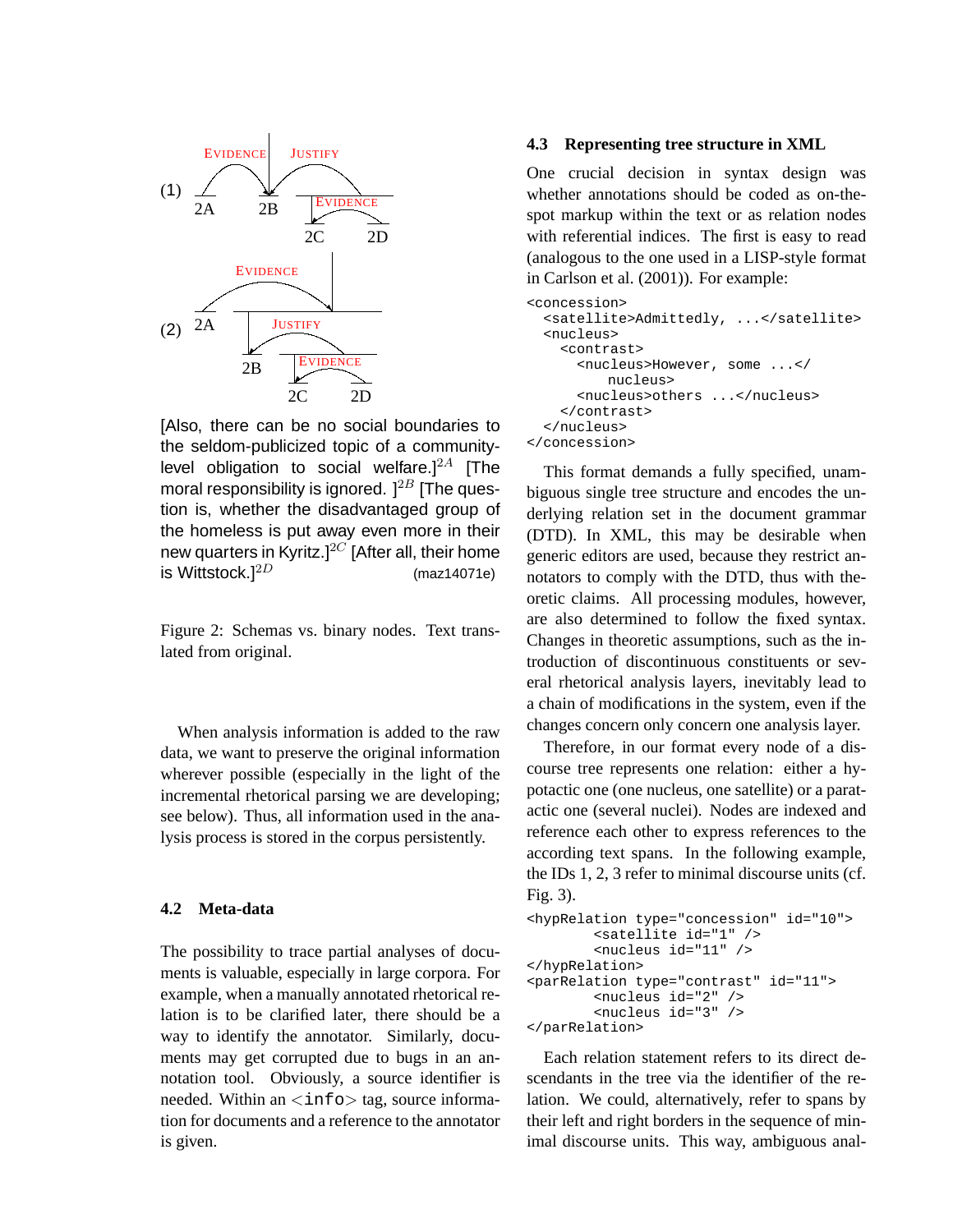ysis would share common nodes high up in the tree. However, it would discard our assumption that the score assigned to those nodes relates to their descendants. In the example given in Fig. 1, the score given to the CAUSE relation might be lower because the connective *then* in segment node4 usually indicates a SEQUENCE relation.

Paratactic and hypotactic relations are represented in the same way, and there are no additional span types. In contrast to the RSTTool format (O'Donnell 2000), our URML format is not aimed at presenting and manipulating RST *diagrams*. Rather, we wish to store rhetorically annotated data, potentially underspecified, in a manner that is independent from a particular application and readable for both humans and machines.

In contrast to semantics-based representations (Schilder 2002), URML refers to textual data. It implicitly states linear precedence. Tree nodes in an analysis state immediate dominance; underspecified dominance situations have to be explicitly stated with concurrent tree nodes. This keeps annotations simple enough to work with them both manually and automatically.

## **4.4 Underspecification**

Consider again the sample text shown in Fig. 1. What is its primary discourse intention, and what structure should be ascribed? Annotators may disagree. For example, 1D may be rightly characterized as being in temporal sequence with span [1B,1C], but it could also seen as in sequence with only 1C, and 1B is a concession to span [1C,1D]. Automated analysis tools might only give a partial answer here. Also, they might not be able to infer the ELABORATION relation between 1A and the subsequent segments. In particular, automatic analysis will often encounter problems to locate the precise boundaries of larger segments: Where does the just-mentioned ELABORATION end? Also, *nonetheless* at the beginning of 1G signals a CONTRAST or CONCESSION, but based solely on surface cues, it is by no means clear how far to the left the first span stretches, i.e., what the exact scope of the *nonetheless* is.

The referential markup syntax is flexible by design. Uncertainties on the kind of relation can be represented by simply leaving out relation information – see Fig. 3. For instance, if the specific relation between two spans is unknown, the relation tag can omit the type attribute (node12). If, however, the class of a relation (hypotactic or paratactic) is known, a hypRelation or parRelation tag should be used. If a span is known to be an argument of a relation, but its role is unknown, it should be labeled element instead of satellite or nucleus (nodes 1E, 1F). Also, *scores* may be mentioned for a node to indicate a preference or the result of some heuristics.

As for structural underspecification, the set of relations implements what is known in chart parsing systems as *subtree sharing*: We do not represent each tree derivation separately, but several analyses may share sub-trees. This happens when two or more alternative relations refer to the same relation as their nucleus or satellite (node10a and node10b). Another technique allows structuresharing of nodes that are the same, but have different subtrees (*local ambiguity packing*). To do this, we introduce an attribute group which defines a common name (node10) for two or more alternative relations. Node11 refers to either one the three subtrees (with node10a/b/c). While local ambiguity packing saves space, it is limited to those cases where the unified node contains exactly the same data. This applies to the score given to node14 which might depend on the (ambiguous) structure of its content. If so, local ambiguity packing cannot not be used by the client application. explicit, which would otherwise be implicit.

In case of dependencies among alternative nodes, separate analyses should be used. The rationale for this suggestion is a lower complexity at the client application side. The alternative, an explicit disjunction with a tag that groups relations within the relation set, would demand more elaborate processing of the representation.

#### **4.5 Interpreting relation sets**

Turning now to automatic tools for structural analysis, we encounter three paradigms to understand sets of relations, which correspond to different phases of analysis. The first is the *parse forest* scheme, where concurrent partial analyses are present. The parse forest holds relations al-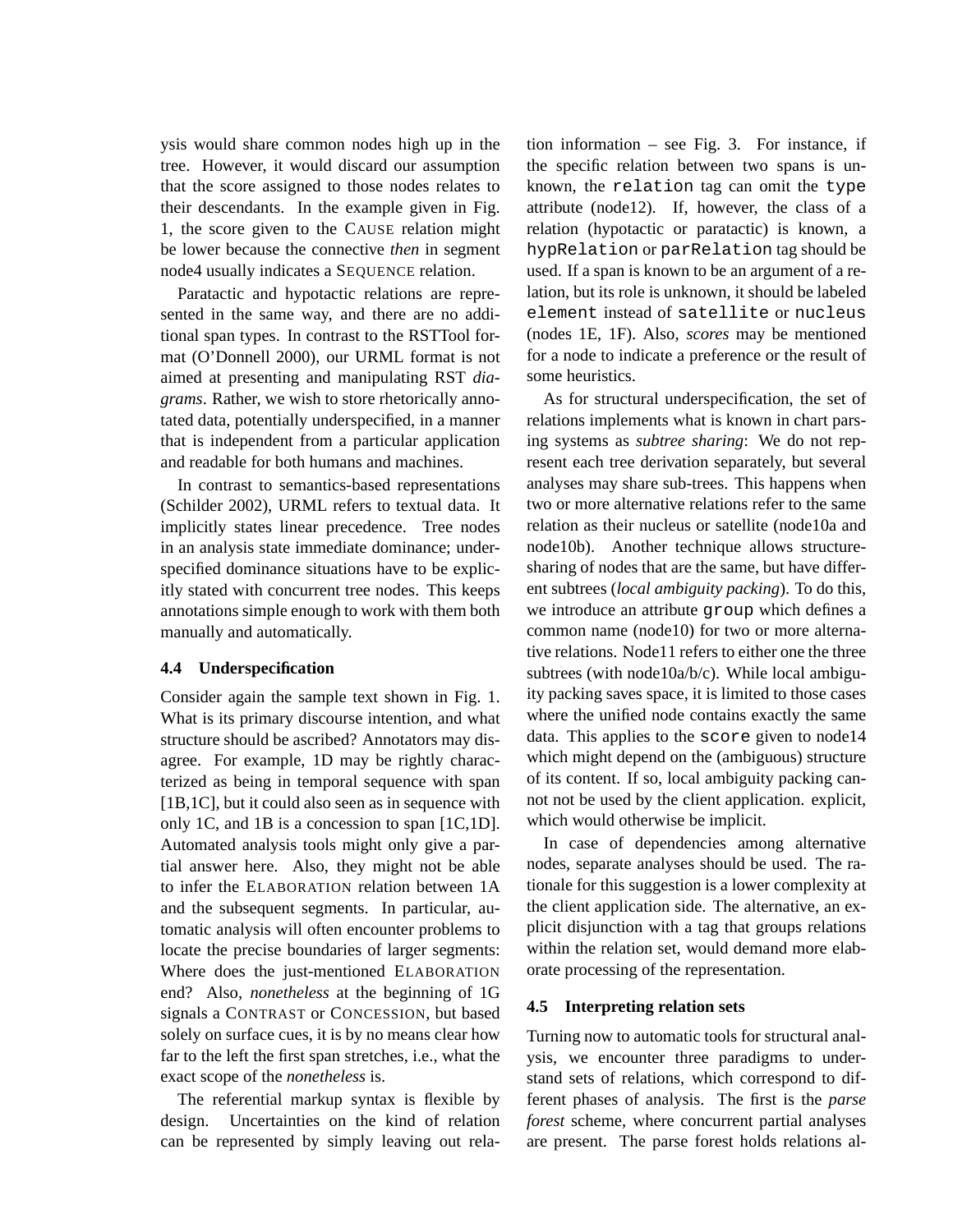```
<?xml version="1.0" encoding="UTF-8"?>
<!DOCTYPE urml SYSTEM "urml.dtd">
<urml>
 <header>
  <reltypes>
   <rel name="Cause" type="hyp"/>
   <rel name="Circumstance" type="hyp"/>
   <rel name="Concession" type="hyp"/>
   <rel name="Condition" type="hyp"/>
   <rel name="Contrast" type="par"/>
   <rel name="Elaboration" type="hyp"/>
   <rel name="Joint" type="par"/>
   <rel name="List" type="par"/>
   <rel name="Means" type="hyp"/>
   <rel name="Purpose" type="hyp"/>
   <rel name="Result" type="par"/>
   <rel name="Sequence" type="par"/>
  </reltypes>
 </header>
 <document id="sample001">
  <text>
   <segment id="1A">Yesterday, the
      delegates
      chose their new
      representative.</segment>
   <segment id="1B">Even though Smith
      received only 24 votes, </segment>
   <segment id="1C">he accepted the
      election with a short
      speech.</segment>
   <segment id="1D">Then the assembly
      applauded for three
      minutes.</segment>
   <segment id="1E">Due to the upcoming
      caucus meeting, </segment>
   <segment id="1F">the subsequent
      discussion was very
      short.</segment>
   <segment id="1G">Nonetheless the most
      pressing questions could be
      resolved.</segment>
   <segment id="1H">The meeting was closed
</parRelation>
      at 7pm. <P />> /></segment>
 </text>
                                            <analysis status="forest-complete">
                                            </hypRelation>
                                            </hypRelation>
                                            </parRelation>
                                            </analysis>
                                           </document></urml>
```
<hypRelation id="node9a" type="Concession"> <satellite id="1B"/> <nucleus id="1C"/> </hypRelation> <parRelation id="node9b" type="Sequence"> <nucleus id="1C"/> <nucleus id="1D"/> </hypRelation> <hypRelation id="node10a" group="node10" type="Cause" score=".3"> <satellite id="node9a"/> <nucleus id="1D"/> <parRelation id="node10b" group="node10" type="Sequence" score=".6"> <nucleus id="node9a"/> <nucleus id="1D"/> </hypRelation> <hypRelation id="node10c" group="node10" type="Concession" score=".1"> <satellite id="1B"/> <nucleus id="node9b"/> <hypRelation id="node11" type="Elaboration" score=".4"> <nucleus id="1A"/> <satellite id="node10"/> </hypRelation> <relation id="node12"> <element id="1E"/> <element id="1F"/> </hypRelation> <parRelation id="node13" type="Contrast"> <nucleus id="node12"/> <nucleus id="1G"/>r <parRelation id="node14" type="Sequence"> <nucleus id="node11"/> <nucleus id="node13"/> <nucleus id="1H"/>

Figure 3: Sample URML document. Meta data is not given.

ready processed. They may be annotated with a score (Fig. 3, node10a/b/c). We indicate the scheme in the <analysis> element with a status="forest" attribute.

Different stages of discourse analysis will modify existing relation scores and add new relations. At this phase of analysis (status ="forest-complete"), a missing relation in the URML document indicates that this relation has not been considered yet. If it was considered, it should be included, possibly with a score="0" attribute. If the process is finished, pruning may occur and low-scoring relations may be removed from the relation set. This changes the semantics of the parse forest: relations that don't exist in the forest are assumed not to hold.

The third way to see a set of relations is the interpretation scheme. Here, the analysis algorithm has singled out (and, possibly, scored) a whole, well-formed derivation.

As shown, the *forest* scheme assigns scores to each relation, while the second scheme assigns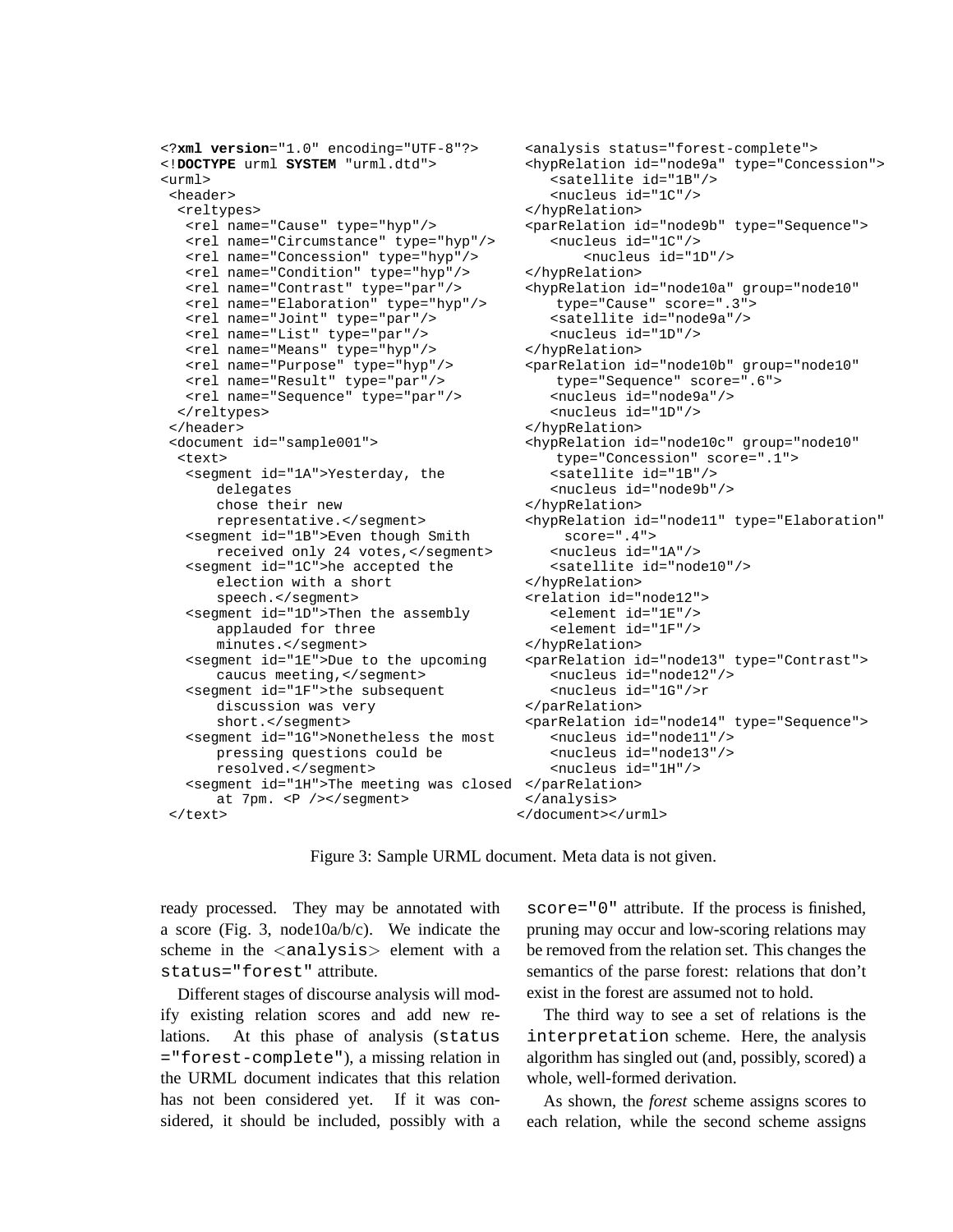them to each analysis. This happens on grounds of the locality of classification decisions. In bottomup style algorithms, the partial analyses are preselected only according to local constraints, i.e. constraints that refer to data covered by the local text spans. For example, the rhetorical relation LIST might be proposed to hold between the segments  $B$  and  $C$ , because of a comma found at the right border of B and the connective *and* found at the left border of C. At a later stage in processing, the analysis algorithm might find that B, C elaborate on A, which ends with the words "is highly contradictory" and a colon. It may revise its earlier decision and find that a CONTRAST relation holds between  $B, C$ , because of the ELABORATION relation and the cue phrase to be found. These properties are *non-local*.

The three-scheme layout shown here does not restrict analysis algorithms to work decrementally, reducing search-space tool by tool. They can, alternatively, add anticipated relations. These tools should add their own  $\langle$ analysis $>$  to the document.

## **4.6 Specializing the DTD**

The proposed document type definition (DTD) is open. We see it as a base class that may be extended. Therefore, unknown tags should be ignored by applications. We have used a derived DTD which provides optional part-of-speech information for each token of a text and includes results from a stemming algorithm. Other extensions could, e.g., designate boundaries of topic chains or disambiguate discourse markers. Existing documents should still be valid with a specialized DTD, so that corpus data can be imported for evaluation. Exchanging data in the other direction, additional tags can usually be easily stripped away.

## **5 Evaluation in Applications**

## **5.1 Collecting rhetorical corpora with URML**

The format described has evolved from a practical application. We collected a corpus of German language newspaper texts and performed manual rhetorical annotation confirming to RST. A webcrawler proved to be the most practical solution to

download and normalize the newspaper texts from a web site. With the consent of the publisher, it accessed the newspaper's online edition, stripped away layout-specific markup and conserved exact source information including some meta-data regarding authorship, date, newspaper section etc.

Two annotators worked through 173 texts. Data was converted from the annotation application format to URML, part-of-speech-tagged and segmentized with Perl tools. These access external tokenization and tagging applications. We used a GUI-based tool (O'Donnell 2000, RSTTool 3.1) to annotate the data with rhetorical structures and converted it to URML.

Also, the RST annotated collection of English language newspaper articles presented in Carlson et al. (2001) was converted to URML. It contains almost 21,800 minimal discourse units in 385 documents of varying sizes.

For both corpora, URML could represent all of the structures.

#### **5.2 Learning classification with URML**

We also used the underspecified representation in a machine-learning approach to rhetorical analysis (Reitter to appear). Our rhetorical classification decisions are based on a variety of shallow features, which are annotated by a chain of tools. Our machine learning tool uses a standard XML parser (Xerces) to build a DOM representation and operates on this data in memory. As the further feature extraction process is costly in terms of space and time, we use indexing algorithms to access data quickly. At any time, we can serialize the current parse forest or single relations, which provides an adequate debugging and optimization output.

#### **5.3 Building tools with XML/DOM**

We use the data format to incrementally annotate data using various tools. The XML-based format serves as common interface between the tools. This interface standardization facilitates the implementation of a layer-based processing model. Each layer may be assigned to different machine or human annotators.

The Document Object Model (DOM) defines an interface to access a tree-structure of the doc